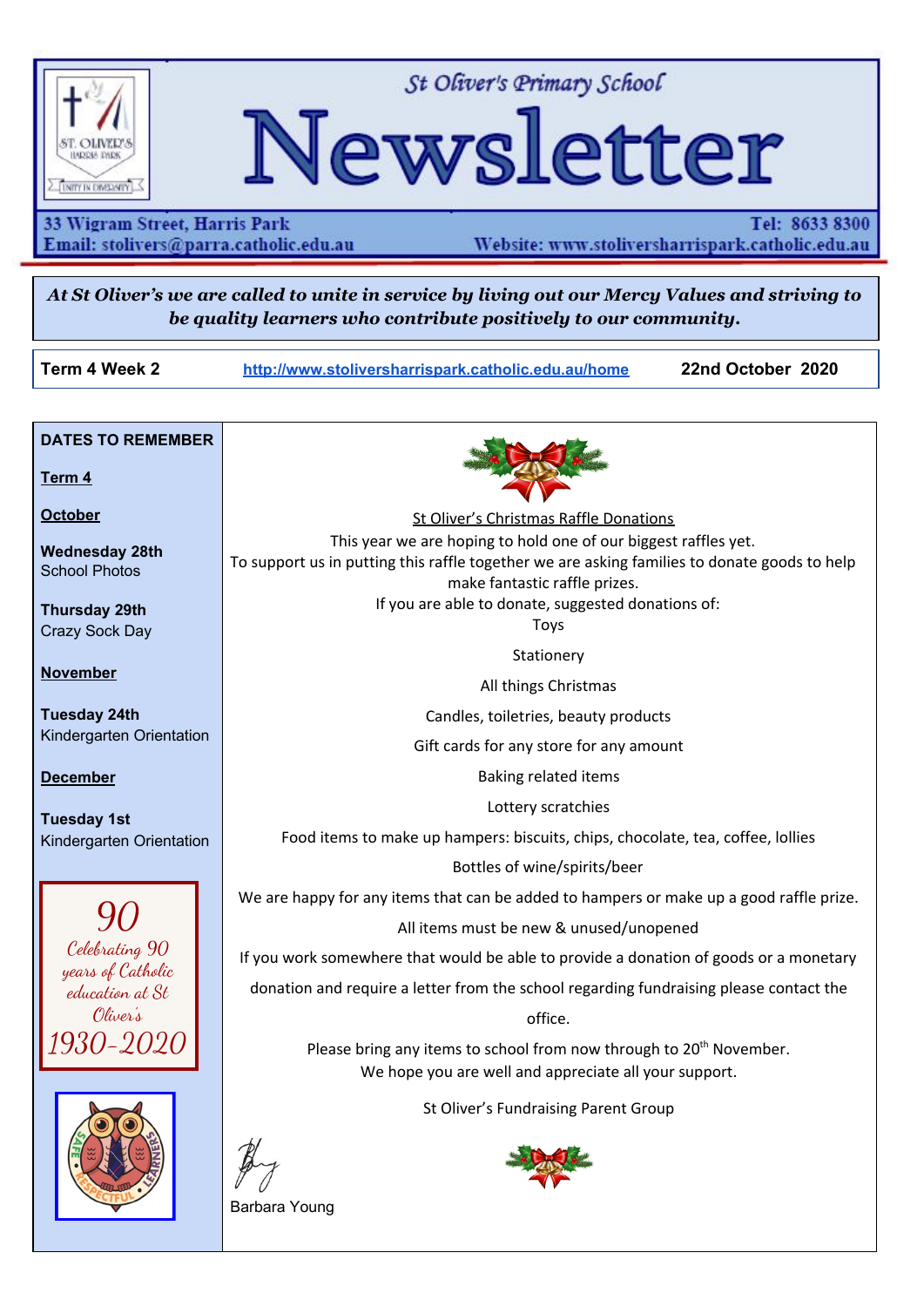## **PBS4L NEWS FOCUS WEEK 2**

At St Oliver's we are respectful by following instructions.



## **OLI'S STAR CLASS**

Congratulations to Year 5



#### **SCHOOL PHOTOGRAPHS WILL BE TAKEN ON:**

# Wednesday 28 October 2020

School photographs are scheduled to be taken by advancedlife. Whilst an envelope and flyer will be distributed shortly, if possible it is our preference that ordering be completed online to reduce administration and potential security issues related to the return of cash and envelopes on photo day.

Orders for packages and sibling photographs can be placed securely online at [www.advancedlife.com.au](http://www.advancedlife.com.au/) using our school's unique 9 digit advancedorder code. Portrait and group package orders are due by photography day.



Should you wish to purchase a sibling photograph online, the order must be placed no later than the day before photography day. Sibling photographs will only be taken if an order has been placed.

Should you have any queries concerning school photographs or online ordering, please direct them via email to [enquiries@advancedlife.com.au](mailto:enquiries@advancedlife.com.au)

# ORDER NOW go to [www.advancedlife.com.au](http://www.advancedlife.com.au/) and enter the code Z6B Y4P 5NJ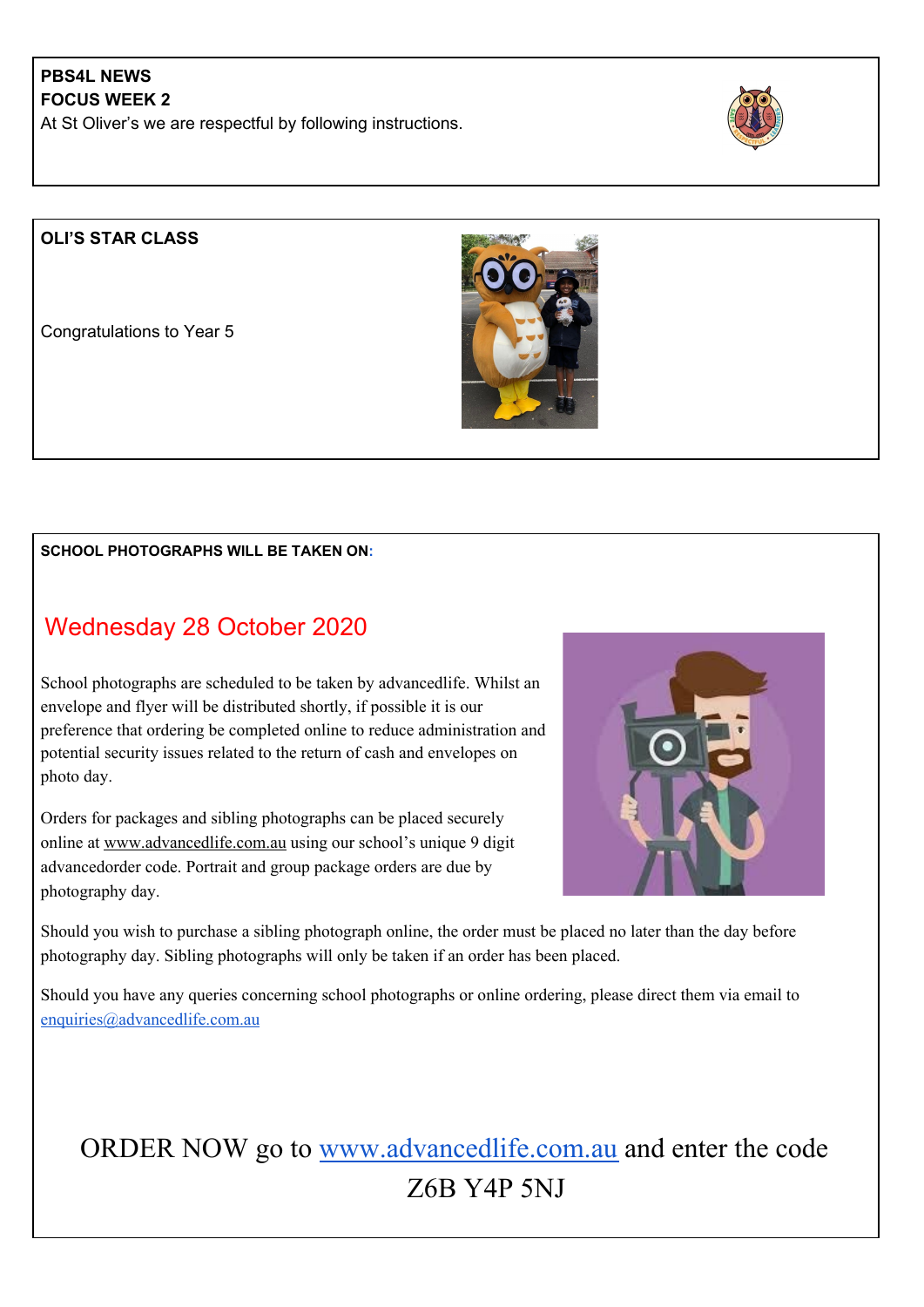

October is traditionally World Mission month and Socktober invites students to engage with developing world issues through the universal language of sport. Young people are challenged to 'Sock it to Poverty' using the world game of soccer.

On Thursday 29th October we are inviting everyone to stand in solidarity by:

- Wearing crazy socks
- Wearing your football jersey
- Donating to Catholic Mission

On this day, students will pray, reflect for those on the margins and engage in a modified game of soccer.

#### Catherine McAuley

Catherine McAuley founded the Sisters of Mercy in Ireland in 1831. Catherine recognised the needs of the marginalised and oppressed. She responded by establishing a House of Mercy in Dublin, Ireland which provided educational, religious and social services for women and children who were at risk of homelessness. The sisters visited the sick and protected distressed women. Before she founded her Sisters of Mercy, Catherine was a household manager and companion for a wealthy Irish couple. When they both passed away they left most of their estate to Catherine. With this inheritance Catherine was able to realise her dream to help the poor. She had a large house built in Dublin to serve as a school for poor girls and a shelter for homeless girls and women. By 1830, it became necessary for Catherine's work to

be formalised as a religious order and hence the Convent of Mercy was established and Catherine was installed as mother superior of the Sisters of Mercy.

The Sisters of Mercy promised God that they would help to look after sick and poor people in their community and provide education for children and young women. In Ireland at this time, nuns spent all their time in convents, but the Sisters of Mercy became known as the "walking Sisters" because they were always out and about helping in the community.

At the time of Catherine McAuley's death there were 100 Sisters of Mercy. Shortly thereafter, small groups of sisters left Ireland to establish Mercy orders in other countries. In 1846 the Sisters of Mercy, arrived in Australia and established the first Mercy school here in Western Australia on 2 February, 1846. It was built with planks, bricks and they used packing cases as furniture.

In 1978, the cause for the beatification of Catherine McAuley was opened by Pope Paul VI. Catherine McAuley was declared Venerable by Pope John Paul II, on April 9th, 1990.

Our school began with the Sisters of Mercy. Their charism still infiltrates our school today. The Mercy values that Catherine McAuley and the Mercy sisters lived by are present in everything we do today at St Oliver's.